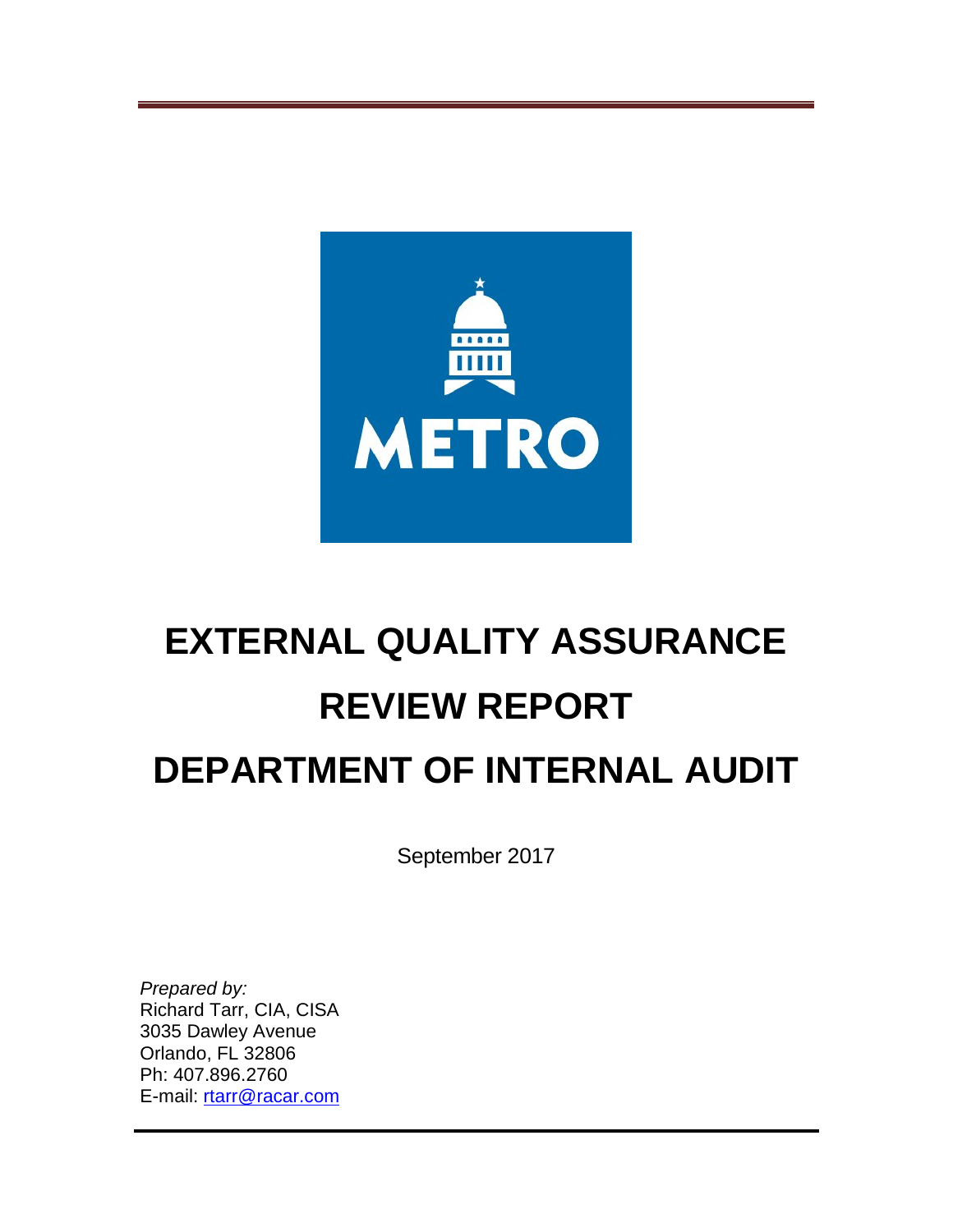# **Executive Summary**

### **Overview**

The Internal Audit Charter at the Capital Metropolitan Transportation Authority (Authority) requires the Internal Audit Department (IAD) to be in conformance with the Institute of Internal Auditor's (IIA) International Professional Practices Framework (The Core Principals for the Professional Practice of Internal Auditing, the Code of Ethics, the Definition of Internal Auditing and the International Standards for the Professional Practice of Internal Auditing) and with the Government Accountability Office's (GAO) Generally Accepted Government Auditing Standards (GAGAS), collectively referred to in this report as the *Standards*. These *Standards* require IAD to develop and maintain a Quality Assurance and Improvement Program (QAIP). The QAIP requires both internal and external assessments of the IAD. The *Standards* require the results of these assessments to be communicated to those charged with agency governance at least annually for internal assessments and every three years for external assessments. This report presents the results of the external assessment that was conducted in July 2017.

The primary intent of the review was to provide reasonable and objective assurance that the internal audit work being performed meets the requirements of the *Standards.* A secondary objective was to identify whether or not there are opportunities that would enhance the economy and efficiency of the audit process and improve the value of what the internal auditing activity contributes to the Authority.

The scope of the review included an evaluation of:

• IAD's reporting relationship and communication with Authority's Board of Directors (BOD);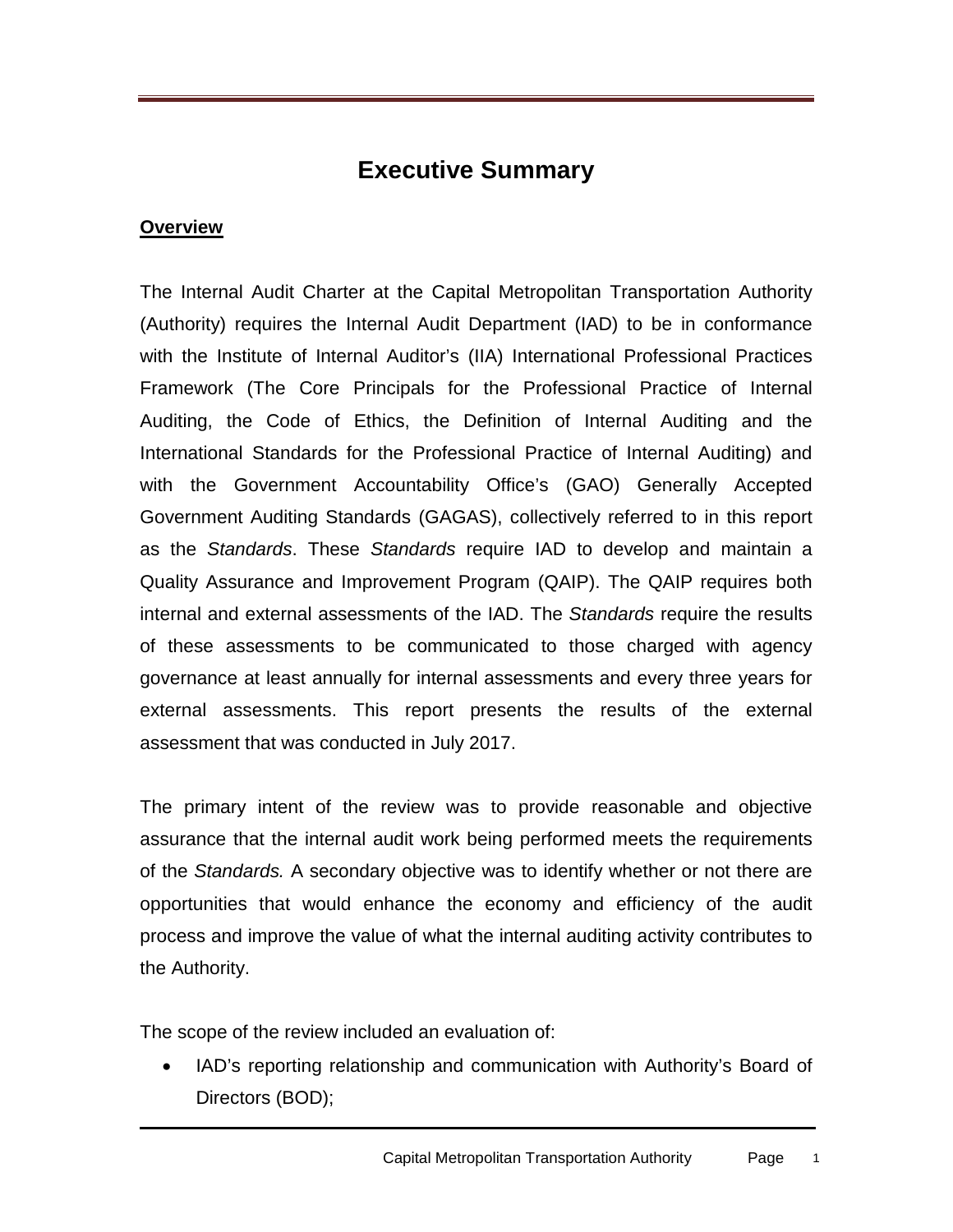- IAD's independence and the objectivity of the audit work performed;
- Existing internal audit policies and procedures;
- IAD's risk assessment and annual audit planning process;
- The planning process for individual audit projects;
- The audit methodologies used in performing the work;
- A representative sample of audit workpaper files and reports;
- The workpaper documentation that supported the work performed;
- The support for the conclusions and recommendations in the audit reports;
- How the results of audit are communicated;
- The procedures for following up on the status of audit recommendations; and
- The knowledge, skills, discipline, and training of the staff.

Interviews were conducted with, among others: the Chair of the Finance, Audit and Administration (FAA) Committee of the BOD; the President/CEO; the Deputy CEO/COO; the Acting Chief Audit Executive; and the audit staff.

## **Opinion**

Based on the work outlined above and on the information received and evaluated during this external review, it is my opinion that the IAD at the Authority **generally conforms** to the *Standards.*

This opinion, which is the highest of three possible ratings, means that there are relevant structures, policies, procedures, and processes in place that comply with the requirements of both the IIA International Professional Practices Framework and the GAO's Generally Accepted Government Auditing Standards in all material respects. Any deviations found between the *Standards* and the IAD policies, procedures, and practices, or the work performed, were judged to be insignificant.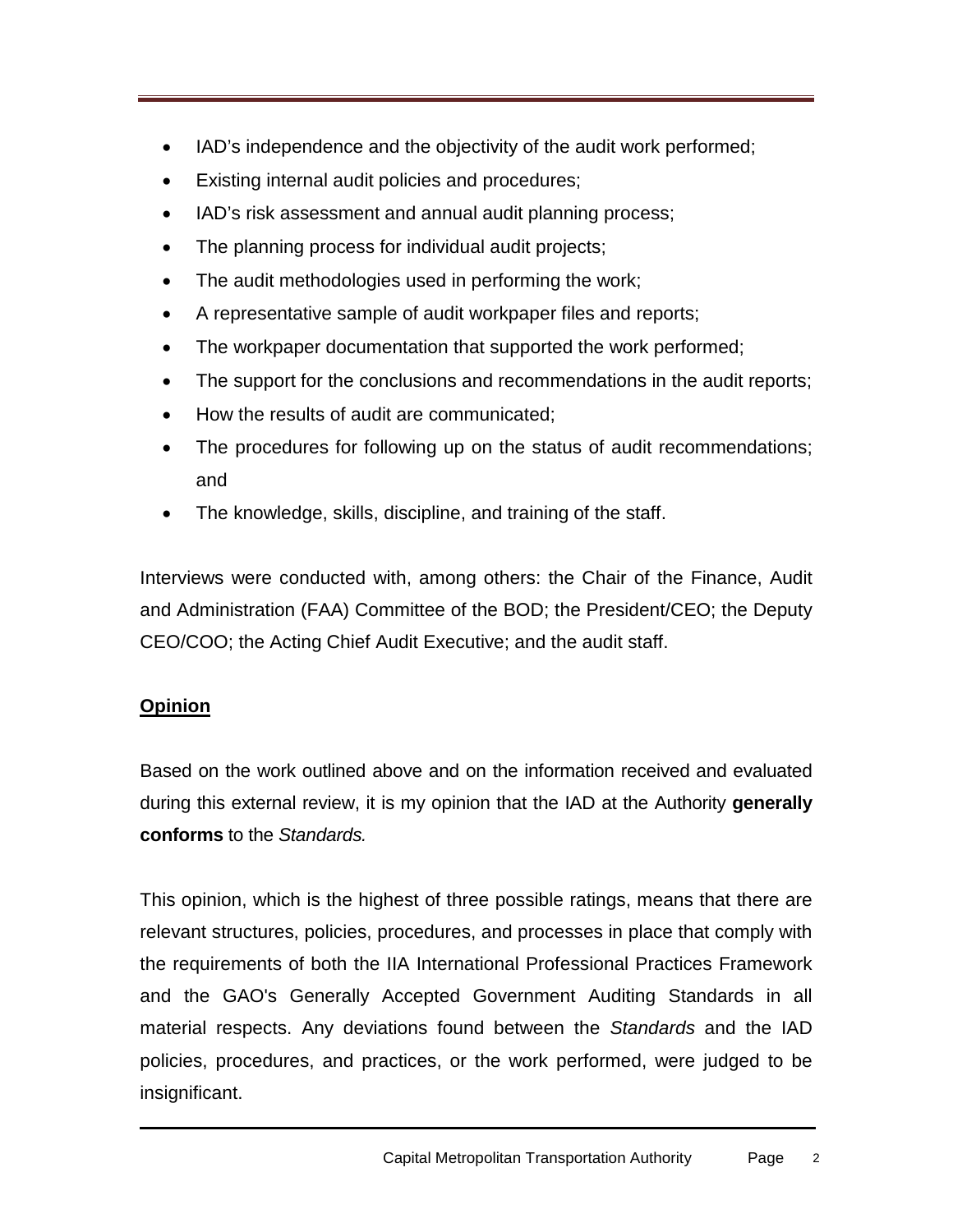The IAD is independent, objective, and renders impartial and unbiased judgements on the audit work performed. The interim CAE and the audit staff are qualified, proficient and knowledgeable in the areas audited. Audit engagements are planned using risk assessment techniques; audit conclusions are supported in the workpapers; and issues and recommendations are communicated clearly, and concisely, and are followed-up on as required by the *Standards*.

It is important to note that the *Standards* are expressed in terms of broad concepts and objectives rather than detailed procedures, and their application requires the exercise of professional judgement. The extent of internal audit policies and procedures and the manner in which they are implemented will depend upon a number of factors such as an audit activity's size and organizational structure, the nature of its audit responsibilities, its philosophy with respect to the degree of operating autonomy appropriate for its staff, and the expectations of its governing body. Variances in individual performance and professional interpretation affect the degree of compliance with internal audit policies and procedures; therefore, adherence to all policies and procedures in every case may not be possible. However, compliance does require adherence to prescribed policies and procedures in the majority of situations.

#### **Observations**

The IAD at the Authority consists of the Vice President Internal Audit, also referred to as the Chief Audit Executive (CAE), and two Internal Auditor II staff positions. Recently the CAE position became vacant and one of the Internal Auditor II positions is acting as the interim CAE. The CAE position reports functionally to the Authority BODs through the FAA Committee which establishes it as an independent activity that is in line with the fundamental requirements of the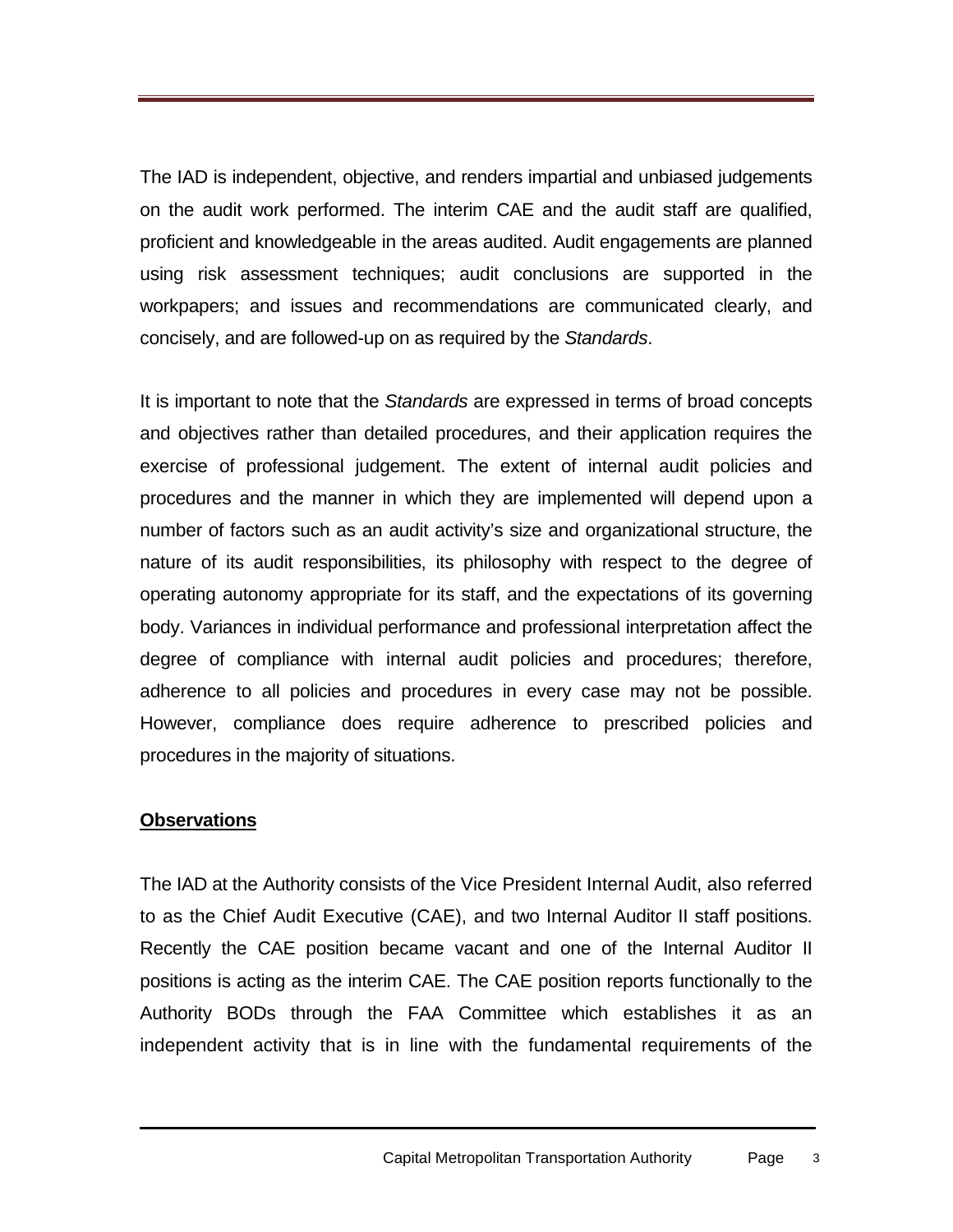*Standards.* The interim CAE is well respected and has a good working relationship with senior executives and the FAA Committee.

As required by *Standards,* the CAE conducts an organizational wide risk assessment that goes beyond what is usually found or expected of a small audit shop that includes conducting management interviews to understand their views about risks as well as obtaining input from the Authority's external financial auditor. The assessment identifies risks in five different areas by applying seven risk/opportunity factors. This analysis is then used to develop a biennial audit plan that is presented to the FAA Committee for their review.

The audit staff is well qualified and experienced. During management interviews the staff received high grades and strong support for the work that they conduct. Both have certifications in internal auditing, the interim CAE is a CIA, (Certified Internal Auditor), both are CGAPs, (Certified Government Auditing Professional) and CFEs (Certified Fraud Examiners).

The department has a well-fashioned, best practice Internal Audit Charter which establishes the department's purpose, authority and responsibilities as an independent activity that is in line with the fundamental requirements of the *Standards*. The Charter supports the need for the department to be independent by authorizing it: full and free access to all records (either manual or electronic); physical properties, activities, and personnel relevant to a review; full and free access to the FAA Committee; to receive a budget for training materials to comply with professional auditing standards that ensures current audit techniques, policies, and practices.

The independence of the audit activity is further supported by the Charter that includes:

• The BOD appointing the CAE for a term of five years,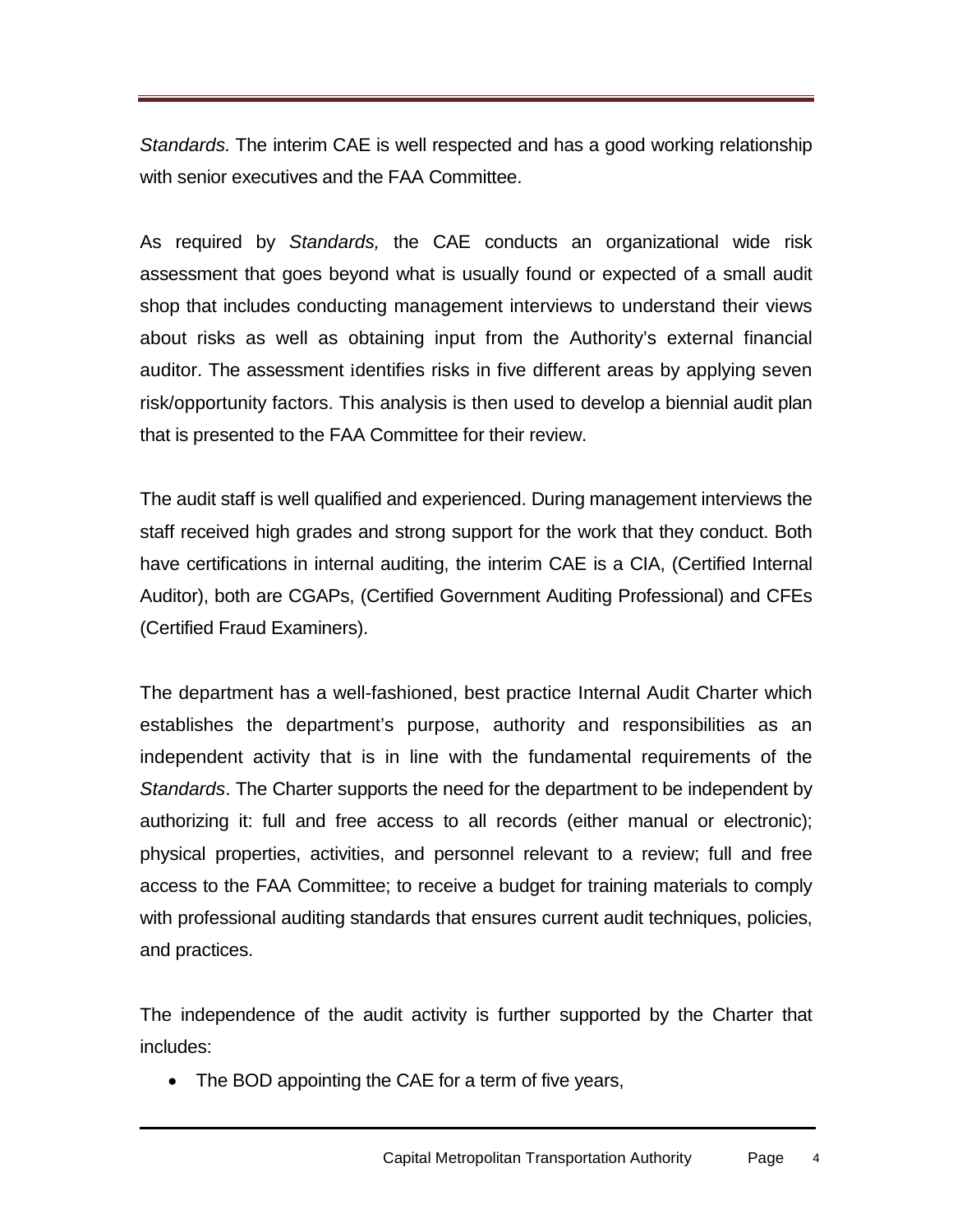- The CAE meeting regularly with the FAA Committee no less than once per quarter,
- The FAA Committee annually conducting a personnel evaluation of the CAE,
- The FAA Committee reviewing annually the staffing resources and the budget for the internal audit program and considering whether adequate resources have been committed to ensure that the risks identified in the biennial risk assessment are being adequately covered.

The FAA Committee Chair considers IAD an integral part of Authority operations and believes that the audit process and audit report recommendations add value and help improve the agency's operations.

The interviews conducted with Authority management indicated that they strongly support the internal audit function and they believe that the scope and type of work that is performed is addressing where they believe there are risks.

A confidential survey of audit customers conducted during the review indicated that over 96% of those surveyed rated the department from good to excellent on 18 different criteria. This speaks well of the professionalism and abilities of the past and interim CAEs and the audit staff.

A sample of workpapers was reviewed and showed that the staff is proficient and knowledgeable in the areas they audit. The workpapers are professionally prepared and support a level of professional care that is appropriate for the complexities of the work they undertake. Audit projects are well planned, and the work performed by the staff is appropriately documented in accordance with the *Standards*. Audit programs in the workpapers were appropriately referenced to the audit steps. While the cross referencing of the tests performed during the audits and the conclusions contained in audit reports were not always easily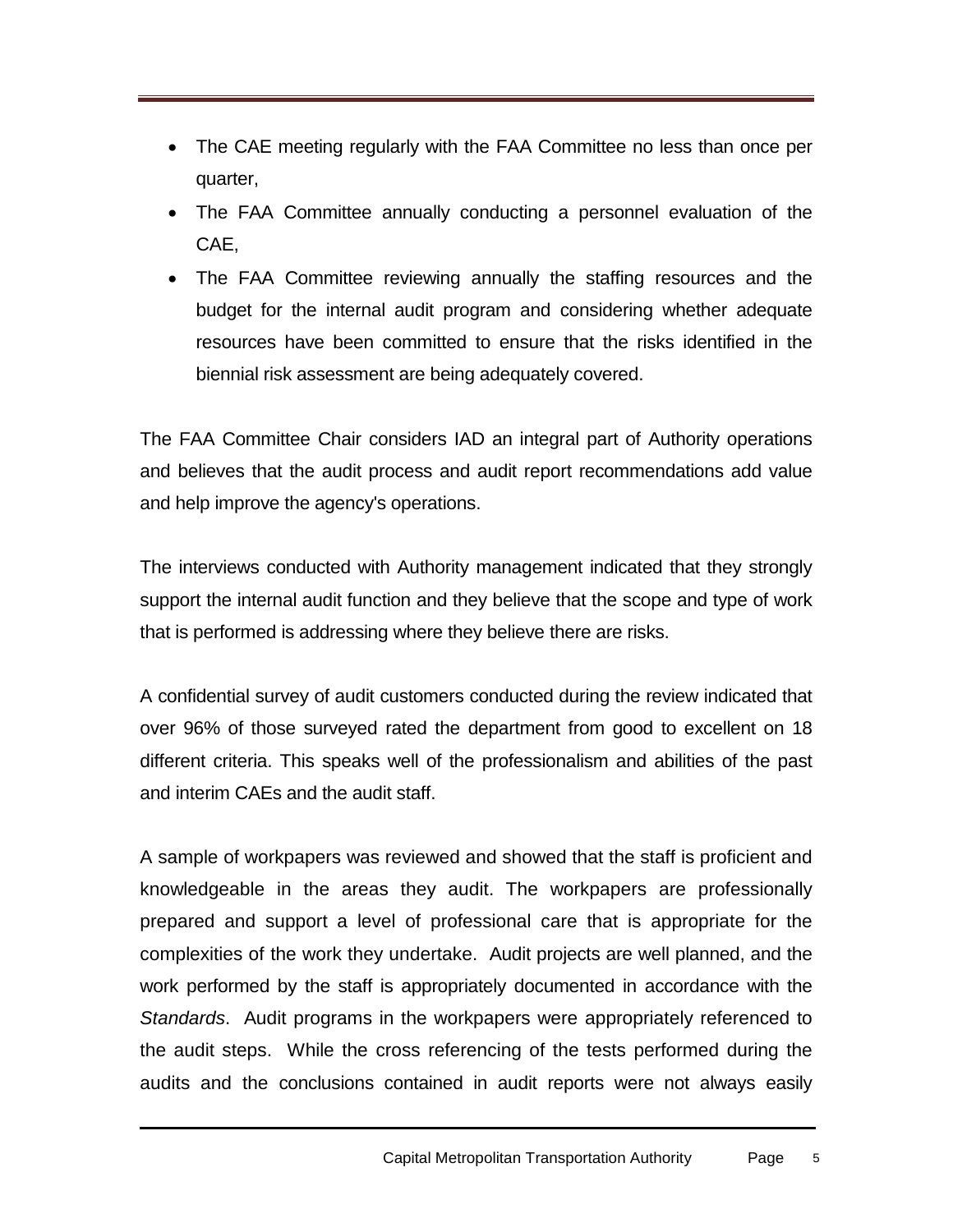reconciled, the work was documented appropriately in the workpapers. There was evidence that the workpapers are being appropriately reviewed before audit reports are issued.

I appreciate the courtesy and cooperation extended to me by the FAA Committee Chair, management, and staff members and especially those persons who completed survey questionnaires and/or participated in the interview process. The feedback from those activities provided valuable information regarding the lAD and its relationship with Authority management and the BOD. The lAD continues to provide a good example of commitment and professionalism in service to the Authority and its many stakeholders.

)<br>ccboshf

Richard H. Tarr, CIA, CISA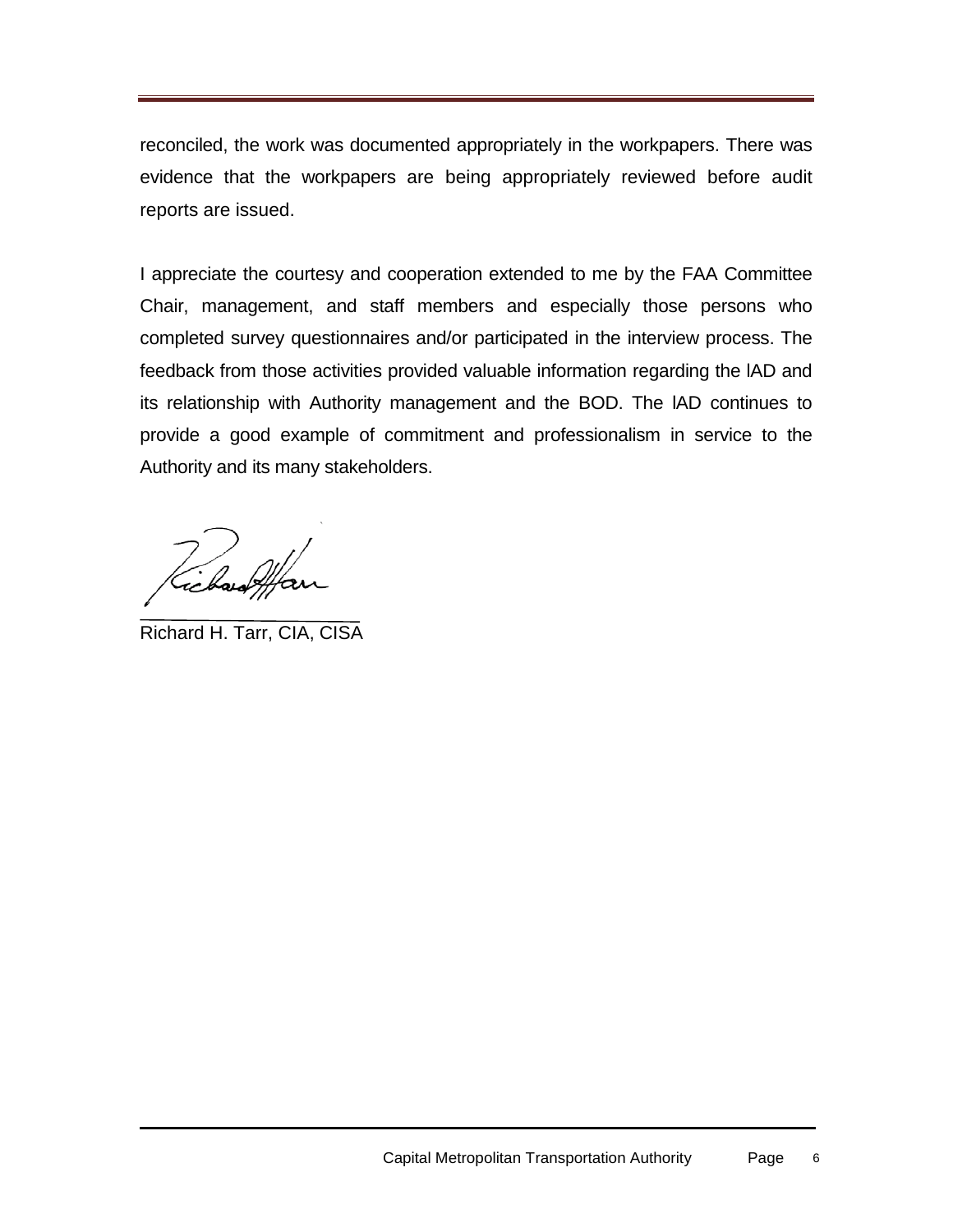# **Opportunities for Enhancement**

While the IAD at Authority generally conforms with the Standards, the following comments and recommendations are intended to build on the foundation that is already in place with the objective of improving the value of the audit work being performed. None of these recommendations are directed at addressing any deficiency in complying with the *Standards*. These recommendations are intended to enhance the internal audit activity at Authority and improve the efficiency and efficacy of the work that is conducted at the Authority.

## **1. The FAA should fill the CAE position as soon as possible.**

The CAE position is critical to the governance role of the BOD. While the interim CAE is very experienced and is well respected, keeping the leadership position in limbo puts in doubt the future direction of the IAD at the Authority.

**2. The President and CEO should consider allowing the CAE to attend, at least annually, a SET meeting where the focus would be Authority risks.** Holding an annual SET meeting where the senior staff, led by the CEO, can focus on identifying where they believe there are operational and financial risks would enable IAD to better focus their audit resources on areas where the department can conduct audits that can best add value to the Authority.

# **3. Develop a strategy for addressing the Authority's need to conduct Information Technology (IT) audits.**

The prior CAE was a Certified Information Systems Auditor (CISA) and had the skills and knowledge to conduct the more technical IT audit projects, though historically very technical projects were contracted out (e.g. penetration testing). While the current staff does have the capabilities for general IT control testing, there is a need for additional capabilities. The Authority needs to either hire a staff position that has those skills or continue